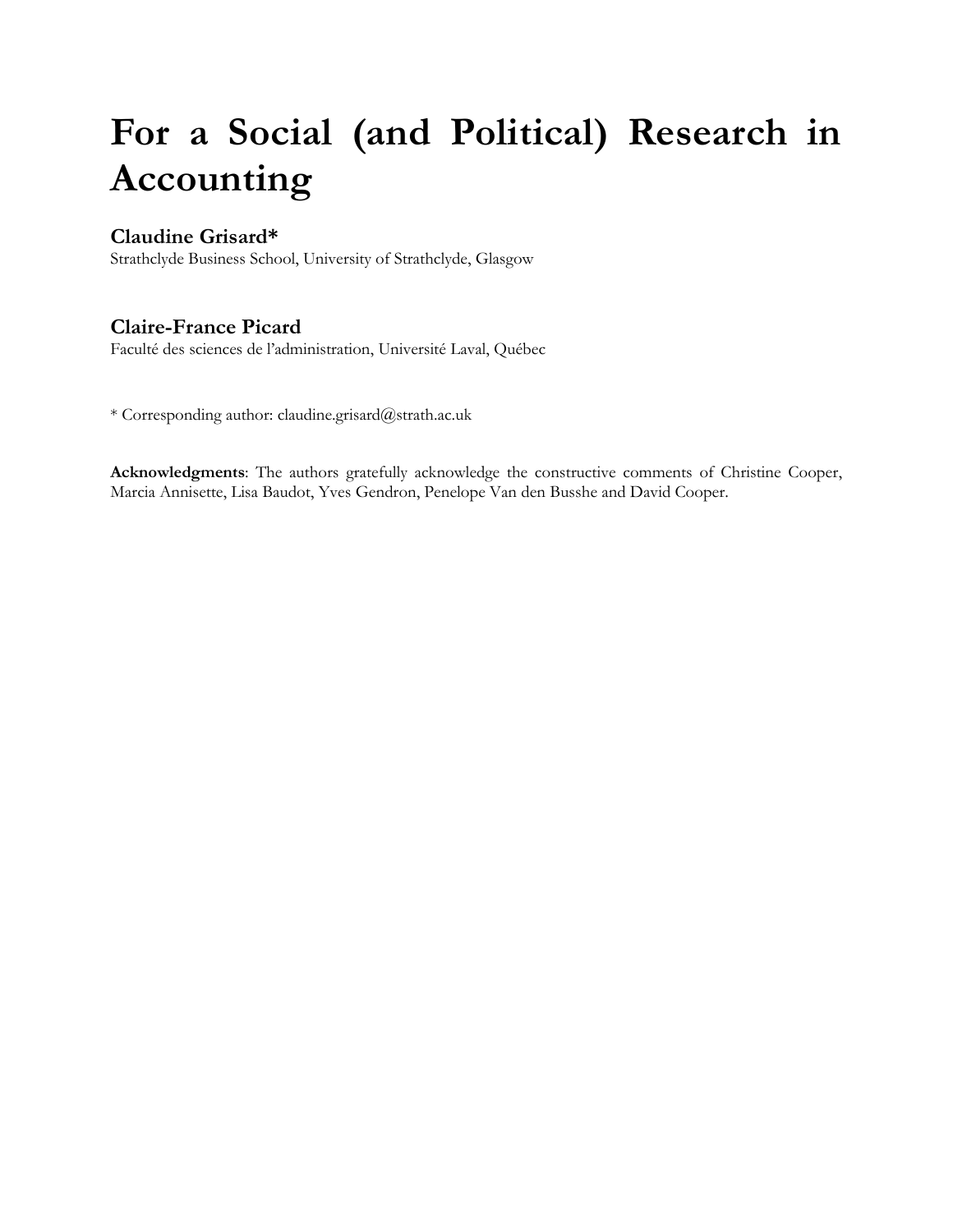# **For a Social (and Political) Research in Accounting**

**Abstract:** *Drawing on Saïd's representation of the intellectual (1994), this essay aims to reflect on the state of the critical project in accounting and the role of accounting research and researchers toward society in the current stage of the neoliberal society of the late 2010's. To do so, we first expose the neoliberal system which encourages accounting scholars to become entrepreneurs maximizing research production and distancing themselves from interacting with society. We then question the social responsibility of critical accounting scholars and argue that there is an urgency to re-engage in social debates and with critical thinking beyond the classical topics of accounting research. We conclude by proposing some possibilities of agency for researchers despite the neoliberal frame of performance and publication production to better comprehend societal phenomena and the specific role played by accounting within them.*

Key words: agency, amateurism, critical research on accounting, professionalism, social responsibility.

### **INTRODUCTION**

I also want to insist that the intellectual is an individual with a **specific public role in society that cannot** be reduced simply to being a faceless professional, a competent member of a class just going about her/his business. [...] the intellectual is an individual endowed with a faculty for representing, embodying, articulating a message, a view, an attitude, philosophy or opinion to, as well as for, a public. And this role has an edge to it, and cannot be played without a sense of being someone whose place it is publicly to raise embarrassing questions, to comfort orthodoxy and do (p. 11) dogma (rather than produce them), to be someone who cannot easily be co-opted by government or corporations, and whose *raison d'être* is to represent all those people and issues that are routinely forgotten or swept under the rug. (Saïd, 1994, p.11)

Critical research on accounting aims to expose the social, political and human complexities of accounting phenomena and therefore to highlight political interests of actors within the analysis (Cooper, 2014). Critical research on accounting was deployed to revile the political foundations of accounting and to denounce, on the one hand, the utilization of accounting as an instrument of domination within capitalism regimes and, on the other hand, the positivist and functionalist research in accounting which participates into the reinforcement of the domination of capitalism by playing the role of the "organic intellectual" (Gramsci, 1971). Thus, the initial aim of the critical project was to counter these organic intellectuals to participate into the deconstruction of the capitalist accounting hegemonic culture.

The production of accounting research through years of traditions has taken care of deconstructing the political effects of accounting as a tool serving the capitalist ideology (Armstrong, 1998; Cooper, 2014; Neimark & Tinker, 1986; Solomons, 1991), the interest of dominant groups (Jayasinghe & Wickramasinghe, 2011), leading to the marginalization and exploitation of specific classes (Arnold, 1998; Arnold & Cooper, 1999; Jeacle,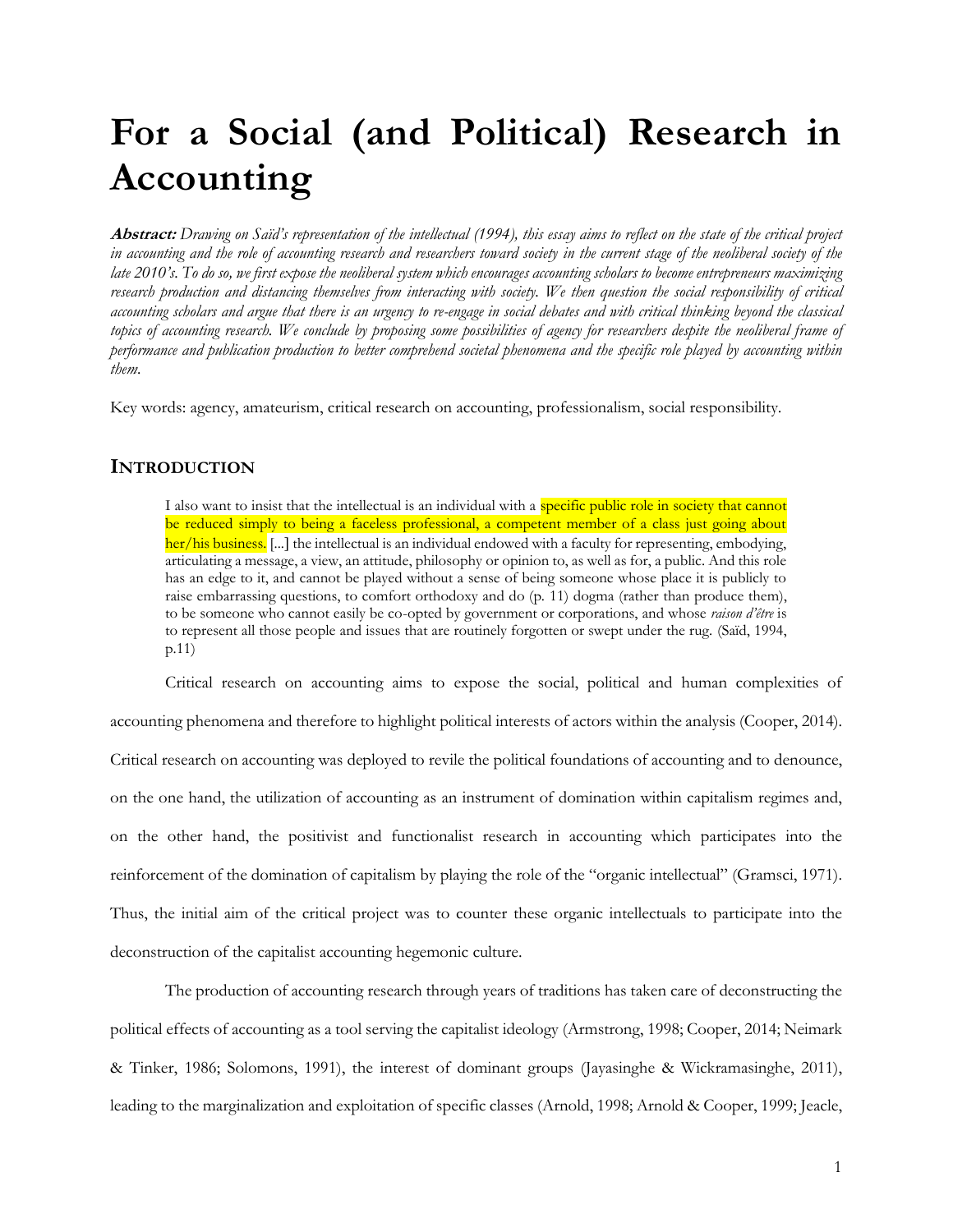2015; Stephen P Walker, 2008; S. P. Walker, 2014) or ethical groups (Annisette, 2003; Annisette & Trivedi, 2013). It has also denounced the transformation of society toward a more neoliberal body (Cooper, 2015; Cooper, Graham, & Himick, 2016; Morales, Gendron, & Guénin-Paracini, 2014) as well as into more individualized (Miller & O'Leary, 1987; Miller & O'Leary, 1994b; Roberts, 1991), but also more self-centred (Cooper, 2015) people.

New topics have also been introduced like environmental and social accounting (Spence, 2009; Spence, Husillos, & Correa-Ruiz, 2010). The organizational scope has been extended to cover public sectors (e.g. Ezzamel et al., 2014) and the State itself (Morales et al., 2014; Muniesa & Linhardt, 2011), but also charities (Duval, Gendron, & Roux-Dufort, 2015; Everett & Friesen, 2010; Jayasinghe & Wickramasinghe, 2011) and international institutions (Annisette, 2004; Neu, Ocampo, Graham, & Heincke, 2006; Neu, Shiraz-Rahaman, Everett, & Akindayomi, 2010). An opening has been given to the non-Western fields to cover a variety of Southern areas (Lassou & Hopper, 2016; Rahaman, Everett, & Neu, 2007; Uddin & Hopper, 2001; Uddin & Hopper, 2003; Wickramasinghe & Hopper, 2005). The theoretical scope has been enriched from a higher diversity of theories. Overall, the critical project of accounting research has encountered its mission by constructing an alternative body of knowledge to the positive literature.

However, it seems to us that what has changed the least are the boarders of the field, i.e. what is defined as accounting and accounting research. As noticed by (Morales & Sponem, 2017) critical accounting scholars have concentrated their researches on critical education, the profession and the financialization of organizations through the deployment of accounting systems. In the first category, scholars claim that accounting faculty has a responsibility not only to provide an education enabling students to obtain a job, but also to help them to perform their task ethically (Oliverio, 2004). In the case of the profession, critical scholars expose having a responsibility to highlight the potential consequences of professional actions. The last trend is probably the broader approach that aims to assess the consequences of the increasing usage of accounting tools to manage daily organizational life, but one might regret that this trend has concentrated mainly on the organizational sphere.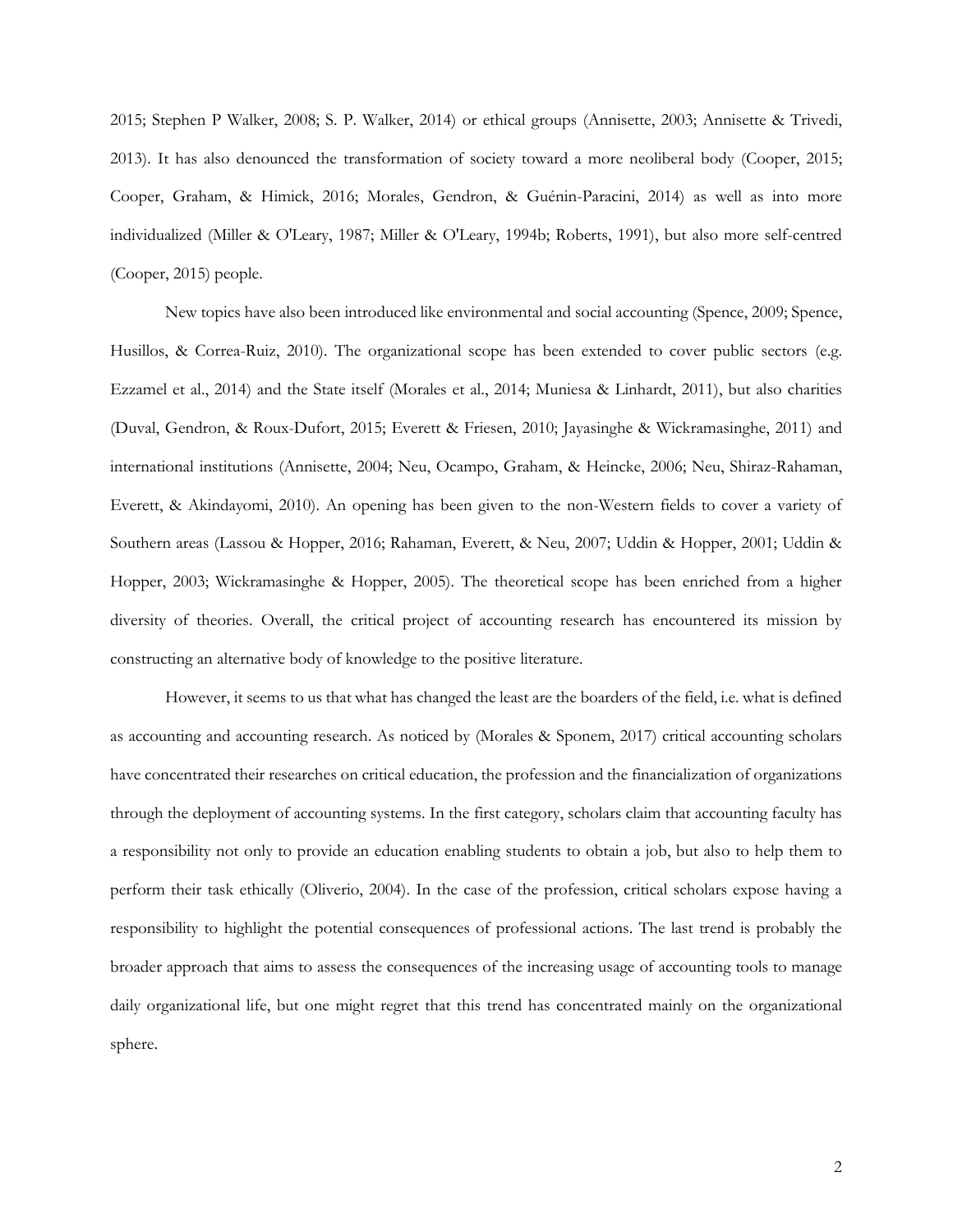Forty years after the publication of the first critical papers in *Accounting Organizations and Society* and twenty-five years after the creation of *Critical Perspectives on Accounting*, we believe there is a necessity to redefine the direction toward which critical accounting should be oriented for the next 25 years and onwards to better grasp the current political consequences of accounting phenomena toward society as well as questioning the role of the researcher in order to provide herself/himself with the means to realize this project. What could be done differently in the future? What should be the aim of critical accounting research in the near future? Our thesis is that critical research constitutes an intellectual project which should continuously change as it should be articulated around contemporary social issues.

Drawing on Saïd's representation of the intellectual (1994), we aim to develop a reflection to question the state of the critical project in accounting and the role of the accounting researcher and researchers toward society. More specifically, our reflection is structured around three main poles. First, we expose what seems to us to be a growing problem in academia, i.e. the professionalization of researchers (Saïd, 1994) in a neoliberal system which encourages academics to become entrepreneurs maximizing research production and distancing themselves from interacting with civil society. Second, we question the responsibility of critical accounting research and critical accounting scholars toward society. By doing so, we argue that there is an urgency to embrace a posture closer to what Saïd (1994) describes as an amateur and to re-engage with critical thinking beyond the classical topics of critical accounting research. Finally, we propose to adopt a posture of "professional amateur" to create space for agency within the neoliberal frame and urge critical scholars to capitalize on those spaces to reconnect with society to exercise their role of intellectuals. In other words, with this reflection, we would like to open a space for researchers' agency despite the current disciplinary system of publication to better comprehend societal phenomena and the specific role played by accounting within them.

We've been thinking about writing this reflexive essay for more than two years, but hesitate for quite a time as we didn't want to be perceived as arrogant "know-it-all" young researchers. Therefore, at this point, we would like to stress that it is not our aim to provide definitive answers on how becoming more socially engaged researchers or to blame the system of being too hard on us. On the contrary, we would like to share our reflection based on our diverse encounters with critical researchers in accounting to raise some questions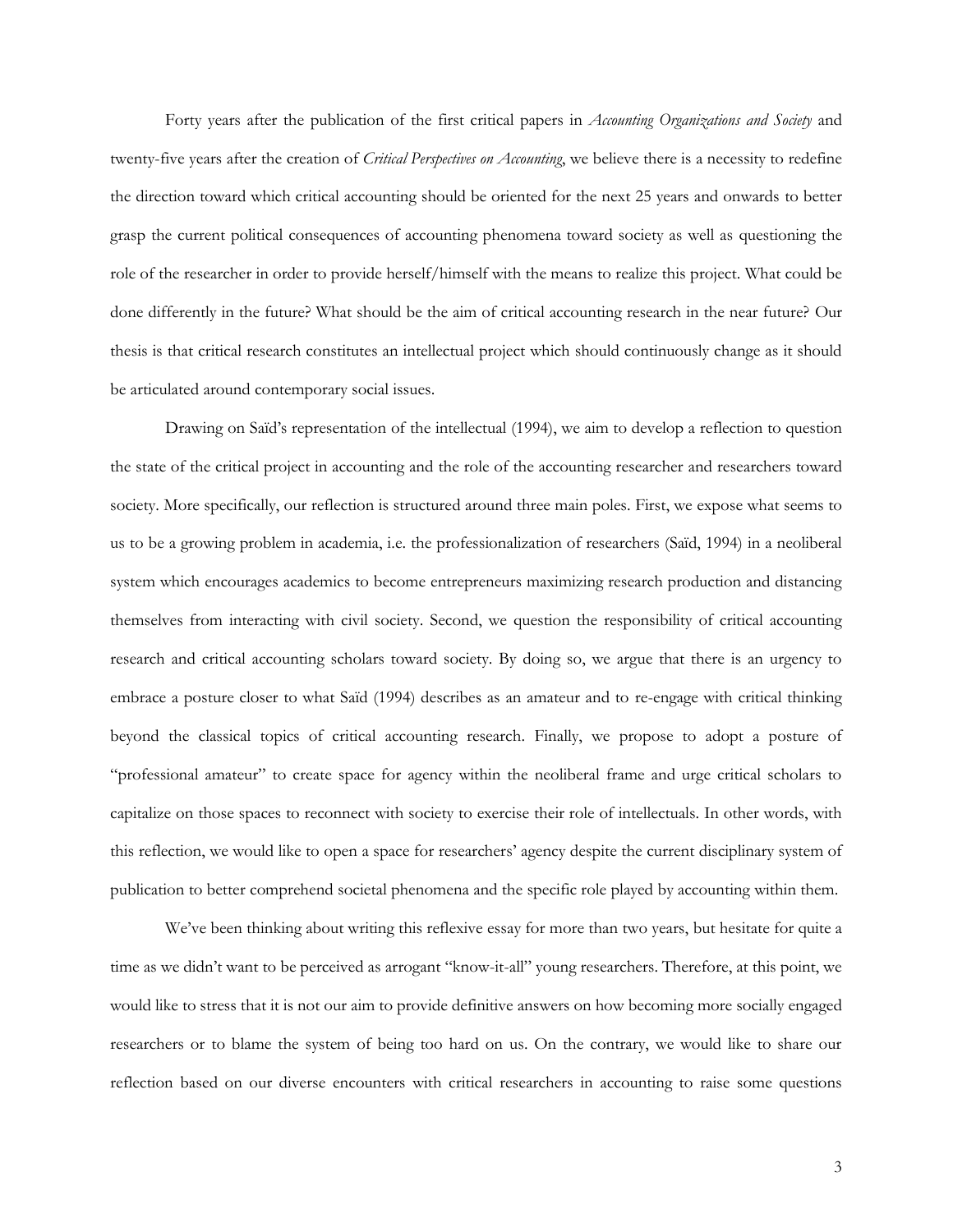regarding where our discipline is going. Our only hope is that this reflection will encourage the critical accounting research community – and beyond – to pursue an ongoing conversation on the aims of accounting research and the role of accounting researchers, role which we believe is increasingly important in the actual societal context where neoliberal ideas prevail.

#### **BEING PROFESSIONAL: THE PROBLEMATIC OF THE NEOLIBERAL SYSTEM**

Neoliberalism is the ideology that dominates our lives. This ideology played a major role in a variety of transformations in society, such as the financial crisis or the privatization and marketization of public health and education. Even though this ideology has been heavily criticized by numerous scholars (Chiapello, 2016), we must contend that academia has not been spared by the "neoliberal invasion". As neoliberal transformations of academia have been broadly discussed in the literature (e.g. Gendron, 2008, 2013; Guthrie & Parker, 2014, 2017), and express that the neoliberal ideology emphasizing international competition based on journal rankings and bibliometric measures brings about a profound modification of academic reasoning, where the ideas of "research market" and "scientific profitability" are more and more important, and tends to become a finality (Adler & Harzing, 2009; Eraly, 2011). Under neoliberalism, academics are expected to maximize their market value through entrepreneurialism and self-investment (Cooper, 2015). Increasingly, they are being defined as entrepreneurs responsible for managing their research portfolio. Globally, our analysis is that the neoliberal ideology has shaken the ideal embodied by academia to transform researchers into what Saïd (1994) defines as professionals:

By professionalism, I mean thinking of your work as an intellectual as something you do for a living, between the hours of nine and five with one eye on the clock, and another cocked at what is considered to be proper, professional behaviour – not rocking the boat, not straying outside the accepted paradigms or limits, making yourself marketable and above all presentable, hence uncontroversial and unpolitical and 'objective'. (Saïd, 1994, p.74)

We noticed this professionalization tendency and experienced its consequences very early in our academic socialization process. As PhD students, we received advice from prominent scholars not to wander with many subjects, but to develop an expertise in one specific research field in order to be easily recognized by our peers as "the" specialist in one field and to more easily publish articles. As a result, we were encouraged to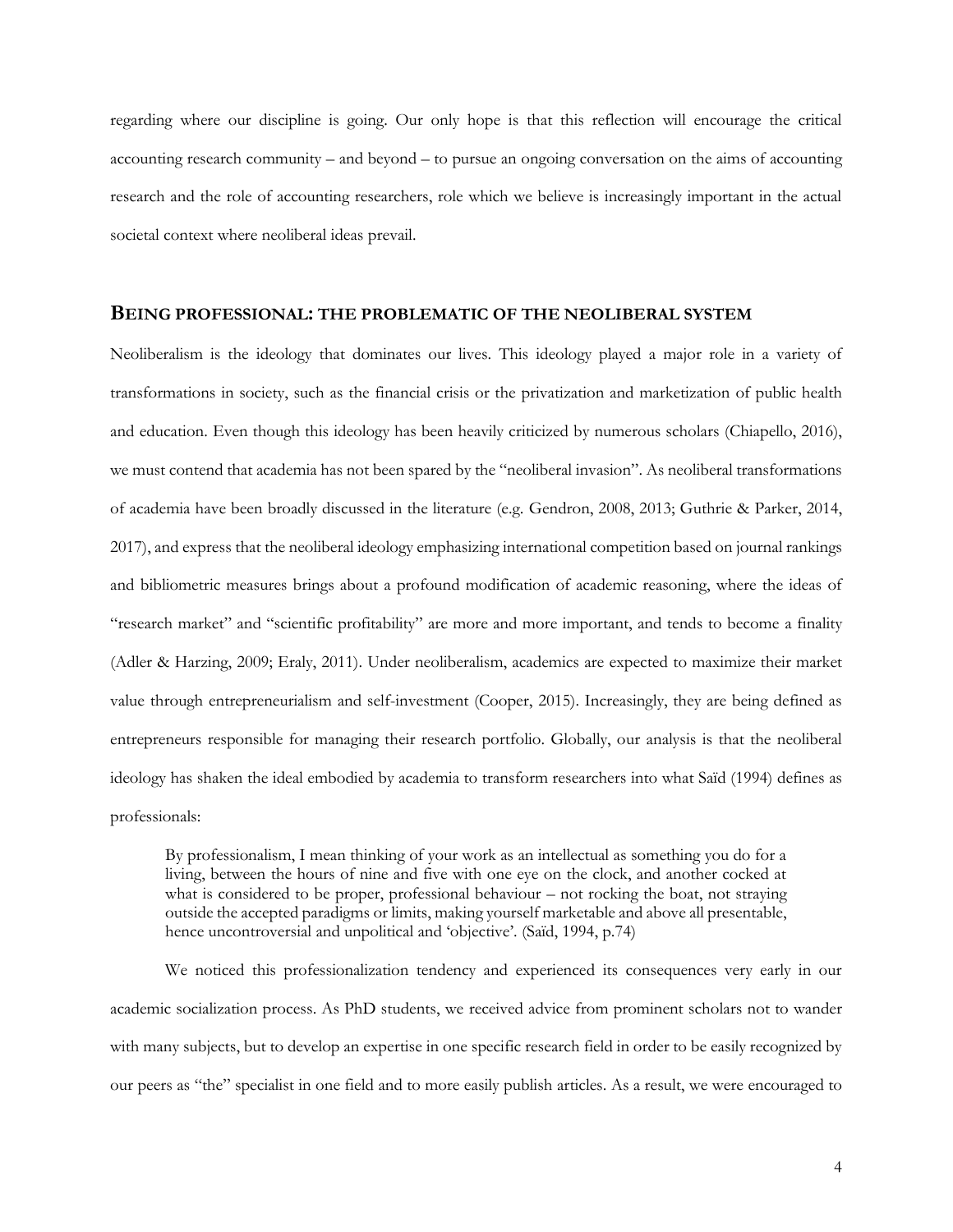develop an investment relationship with our research to maximize the "return on investment" in terms of number of papers. In order to maximized our production, we were encouraged to learn about a specific trend on literature, be on the top of its knowledge and produce incremental contributions to this specific trend. In other words, we were encouraged to become "entrepreneurs" having a portfolio of research projects targeted for "good" journals to ensure to perform adequately. Therefore, we came to wonder if our role was supposed to be more than being "professional", more than being "academic performers" (Gendron, 2008). Do we have to research questions that matter or to research questions that would be more easily published in highly ranked journals?

Many scholars denounced these working conditions (e.g. Gendron, 2008, 2015; Guthrie & Parker, 2014, 2017; Malsch & Tessier, 2015), but it seems that some still conceive their role as researchers within these parameters, as if nothing else is possible . Many play the game of entrepreneurialism, and by doing so, confuse the excessive publication of articles with research, even though it is well known that one might hamper the other. Inspired by Hannah Arendt's concept of the banality of evil (Arendt, 1965) – that is to be guilty to follow the rule without questioning it –, we started to ask ourselves whether academics (acting as professionals) might be, to some extent, guilty of reproducing the current neoliberal system by not questioning its foundations or by not clearly and loudly trying to defeat it, even if being aware of it. We started to interrogate ourselves about the possible limitations of accounting research if some scholars neglect some part of their social responsibility for an increasing number of publications. Do we participate in the banalization of "evil" that affect not only universities and academia, but also the society? Do we lose sight of our purpose of serving society?

Various consequences ensue from this professionalization, from this banality of the neoliberal system, such as the decreasing of innovativeness and the risk of superficiality in research (Gendron, 2008; Guthrie & Parker, 2017). Above all, and this is what Saïd (1994) mostly reproaches to intellectuals acting as professionals, we cannot expect from the professional any originality as she/he is no longer carried by amateur curiosity. In other words, she/he is foreclosed within the academic sphere, neglecting the most pressing social and political issues. The production of professional researchers through a performative system of publication has pushed the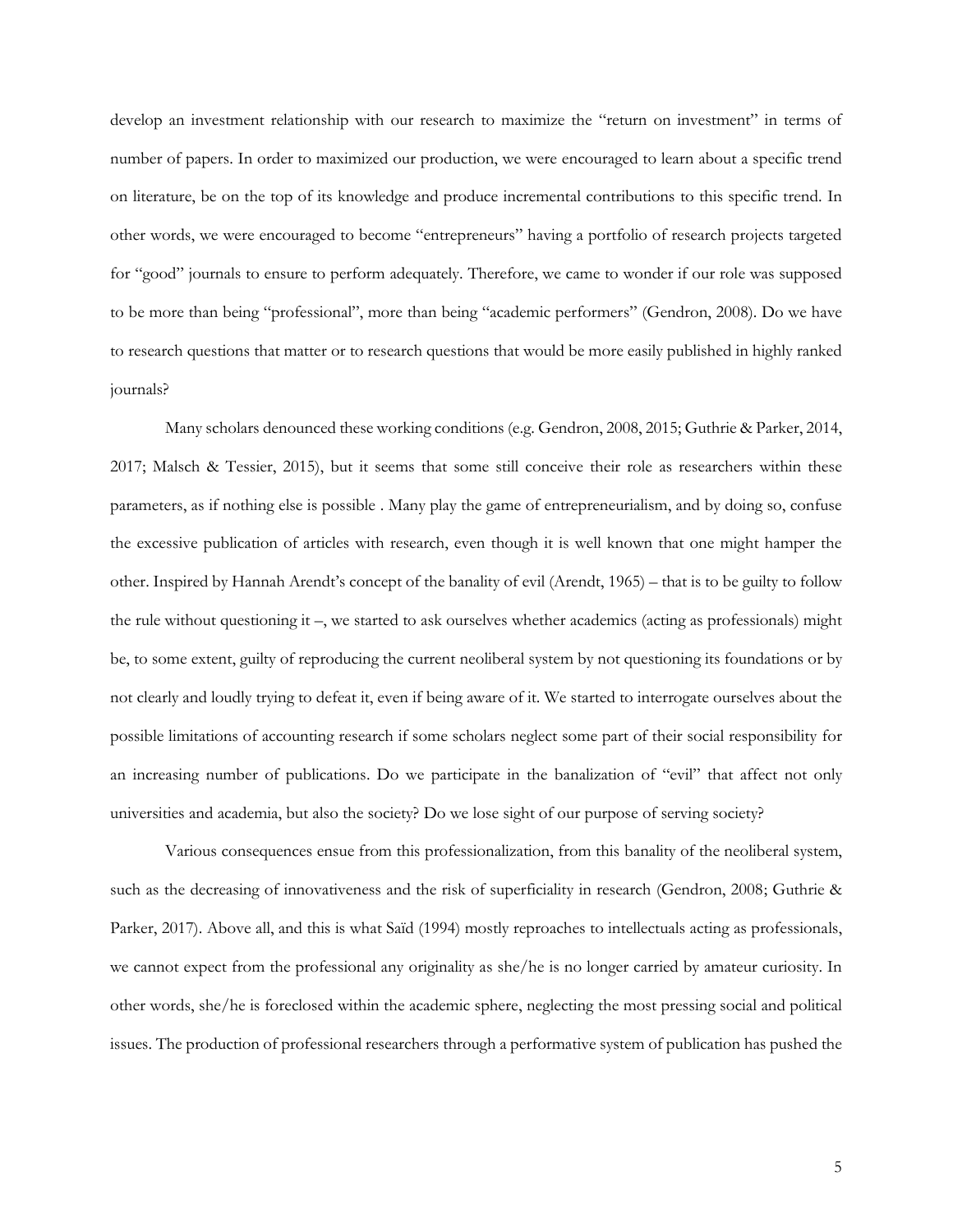researcher, to use Saïd (1994)'s words, to "think of his [or her] work as an intellectual as something you do for a living", with (two) eyes on the clock, cocked at what is considered to be proper, professional behaviour.

As young researchers, we feel threatened by this disciplining context which incites us to become ranked professionals. However, we also believe that it would be too easy to only blame the system and not try to act on it. We believe that there is hope, if we want to, and that we can emancipate ourselves – at least partially – from this disciplining measure. In the actual societal context, we think there is an urgency to try to do research differently, to distance ourselves from the position of professionals and to try to adopt more and more a position of amateurs (Saïd, 1994). For us, critical thinking is questioning status quo, starting with those surrounding us, including the frames that regulate our daily academic work. Even though we sometimes feel as if critical thinking is more and more difficult in the actual publication context, we believe that adopting a critical position embrace a personal ethical conviction that things can be done differently. If we cannot completely bypass the publication system, we could at least try to find alternative ways to reconcile our ethical will to participate into civil society debates, and we think it starts with rethinking our social responsibility and redefining accounting. In other words, we believe the change starts with more amateurism in accounting research.

#### **BEING AMATEUR: THE IDEAL-TYPE RESEARCHER**

In the representation of the intellectual, Saïd (1994) distinguishes the professional intellectual from a figure that can be understood as a researcher activist. The researcher activist corresponds to an amateur, which is someone who constantly observes the society, who questions the current status of what was observed and communicates her/his knowledge toward a larger public. Thus, even if the intellectual-researcher belongs to a research discipline (e.g. literature or accounting), she/he should play an active and critical role regarding society by sharing her/his conclusions and engaging in social debates around these conclusions. Therefore, from Saïd's point of view – which we share – the role of the intellectual should be oriented toward and at the service of society, especially the lower classes or dominated groups, not toward a professional institution or a professional community from which the researcher look up for recognition and not toward the realization of an egoist (entrepreneurial) self.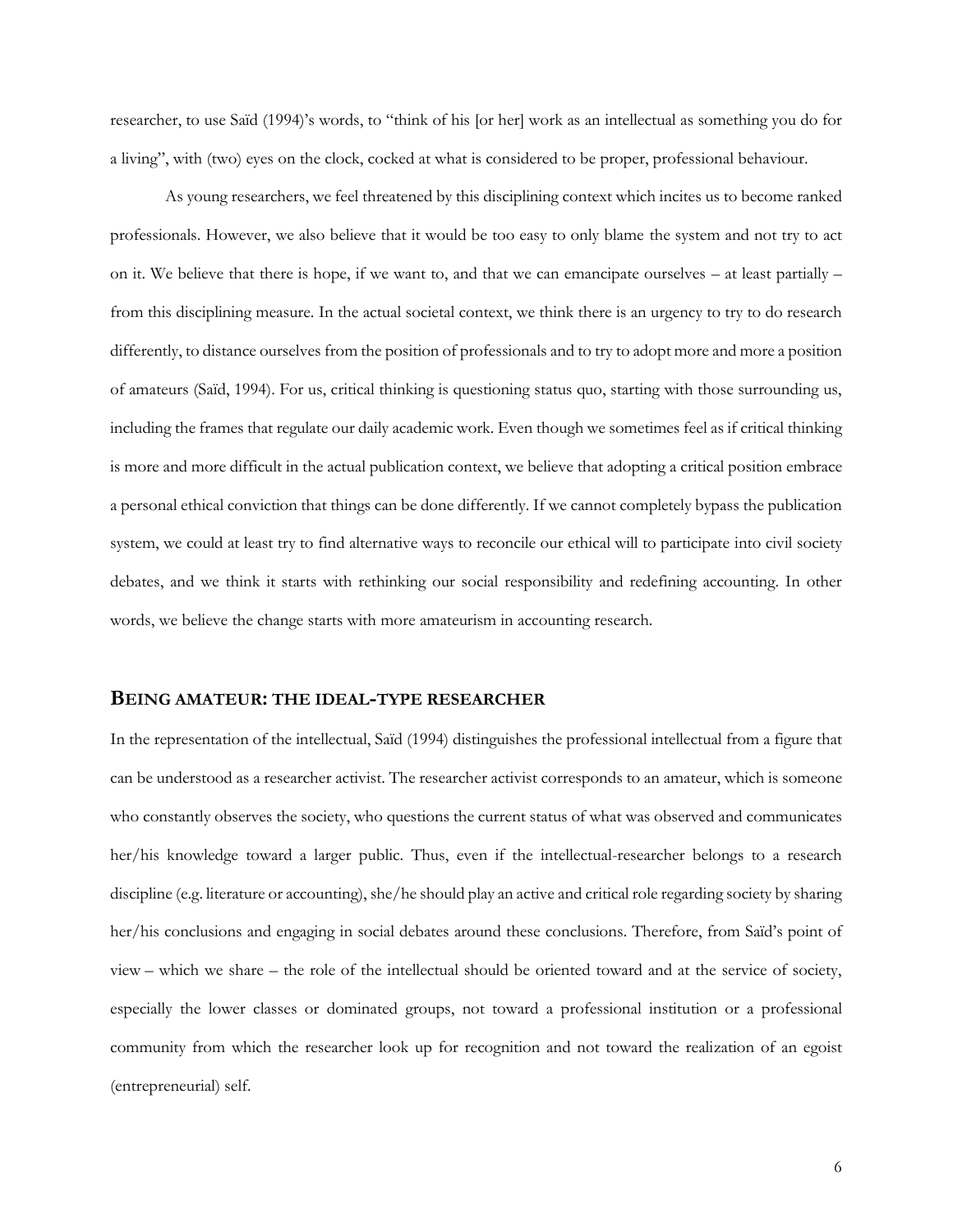While amateurism may be perceived pejoratively in contrast with professionalism in a workplace context, and more importantly in accounting, Saïd (1994, p. 76) encourages intellectuals to distance themselves from this perception as, for him, amateurism is "the desire to be moved not by profit or reward but by love for and unquenchable interest in the larger pictures, in making connections across lines and barriers, in refusing to be tied down to a speciality, in caring for ideas and values despite the restrictions of a profession". Thus amateurism can also have a positive connotation when it means doing something "for the love of it"<sup>1</sup>, rather than for the status, the recognition or the monetary compensation. Being amateurs therefore means doing research that we love, that we truly believe in, seeing research almost as a vocational "calling" toward engagement in social phenomena.

Drawing on Saïd's definition of amateurism, what we would like to argue here is that, in the actual societal context, there is an urgency for critical accounting scholars to adopt a position of amateurs, i.e. to engage more with society and to rethink accounting research beyond publication performance measures. According to us, knowledge production should be inscribed into a broader critical approach of the role of the researcher toward society. This implies for the critical accounting scholar to adopt an in depth reflexive position regarding her/his own posture within the research field in accounting but also toward society (Bourdieu, 2001), enabling her/him to redefine the critical research of accounting projects' orientations within its broader organizational and social context. This project involves accounting researcher getting lost in reading a variety of theories and news, meeting with different persons and groups in various social milieu to better grasp society and its relations to accounting, as a social body which is constantly shaping, and reshaping itself. This project also implies that the researcher eventually engages with society to actively share and confront her/his conclusions, to make society capture these ideas and make it its own.

#### **Why do we need more amateurs in accounting research?**

 $\overline{a}$ 

Recently, the French newspaper *Le Monde* published a series of articles for the 70th anniversary of Hiroshima and Nagasaki. These articles were reporting interviews of researchers about their responsibility in developing

<sup>&</sup>lt;sup>1</sup> Interestingly, the linguistic roots of 'amateurism' lie in Latin and Old French word of 'love' (Edwards, 2014).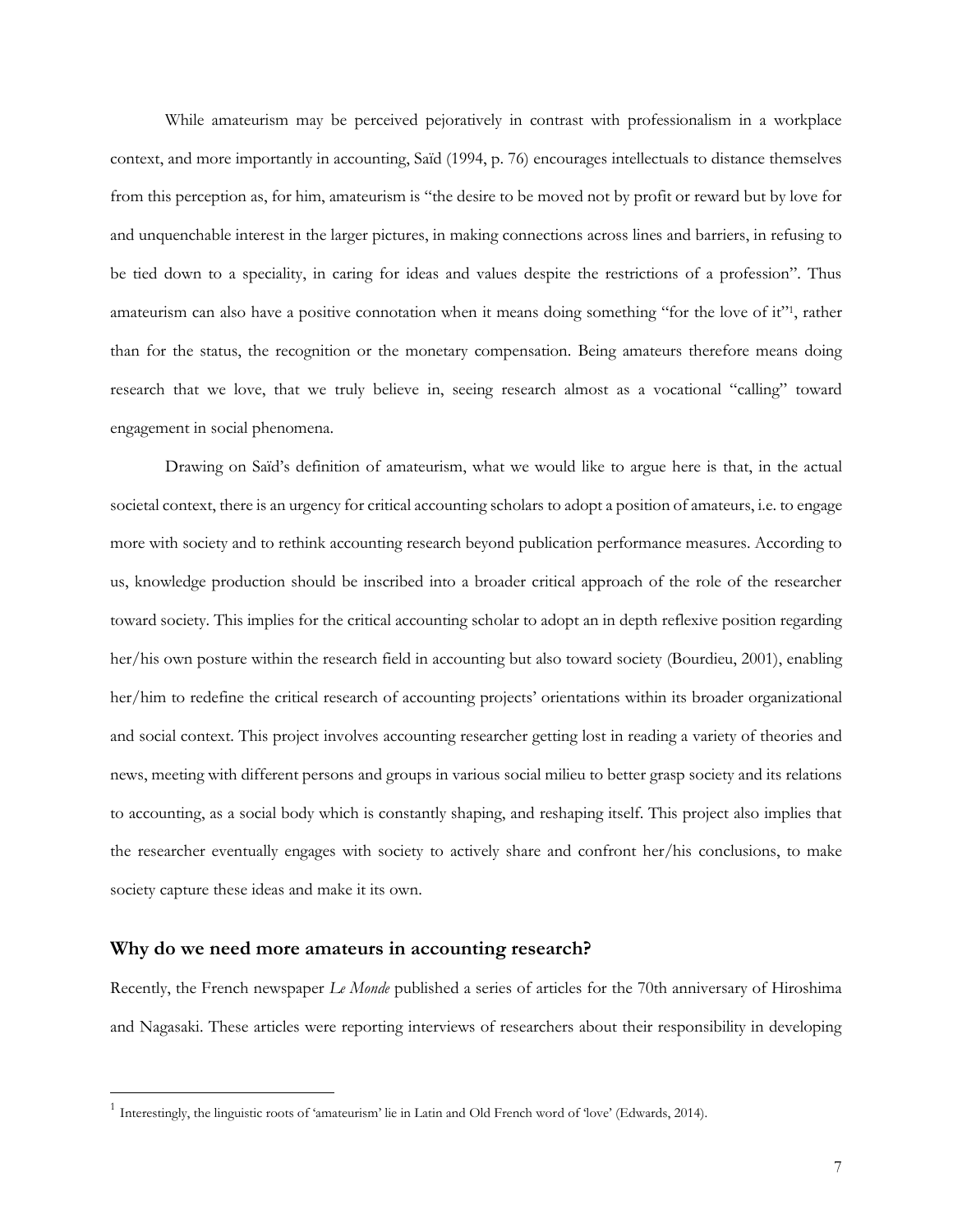inventions which might participate into the destruction of humanity. A first article was questioning the responsibility of nuclear physics research, in light of the Kenneth Bainbridge's expression, who was in charge of the Bomb A test. Just after they ran successful test, in July 1945, he declared to Robert Oppenheimer, in charge of the Manhattan Project, "Now we are all sons of bitches.", implying that they had contributed to empowering the world to destruct itself. Even if accounting could not contribute directly to the destruction of the world as nuclear physic (fortunately), this article acted like a trigger. We started to question ourselves about the role of accounting and accounting research in the production of neoliberal programs which, without being as devastating as the nuclear bomb, might still deteriorate the living conditions of some classes. In other words, we wonder if we could also be sons of bitches. Our preoccupations seemed to be shared by Guthrie and Parker's who were concerned, in a recent editorial, about the contribution of accounting in important social crisis:

Some would say that accounting does not concern itself with the same life and death outcomes as medicine. However, judging by the organizational and national catastrophes and personal hardships that have come with the global financial crisis, issues with pension funds, multinational corporate tax avoidance and national austerity budgets, just to name a few, it is clear that accounting has responsibilities that affect the living conditions of billions of people globally. So, accounting does have the potential to be as meaningful to society and people's lives as medicine. (Guthrie and Parker, 2017, p. 8)

Echoing Guthrie and Parker, we believe accounting plays an important role within the deployment of neoliberal ideological, political and economic systems (Chiapello, 2016), for instance by positioning the State as the problem and the private sector as the solution or by applying business principles, such as performance management systems, on any public policies and discourse. By doing so, accounting contributes to increase inequalities. As we believe the complicity of accounting within the development and the diffusion of neoliberalism is central, it seems to us that the role of critical accounting scholars to engage with civil society is primordial in questioning the roots of the neoliberal societies tempted by populism. As young researchers, we feel a political responsibility to engage within societal debates and use our expertise (or our amateurism) to deconstruct current ideology to better be able to create space to think alternatives beyond fear. It seems to us that, as intellectuals, we must sometimes leave our "specialized" research that often defines us – and enable us to be "academic performer" – to study social and political issues. In other words, we think we should strive to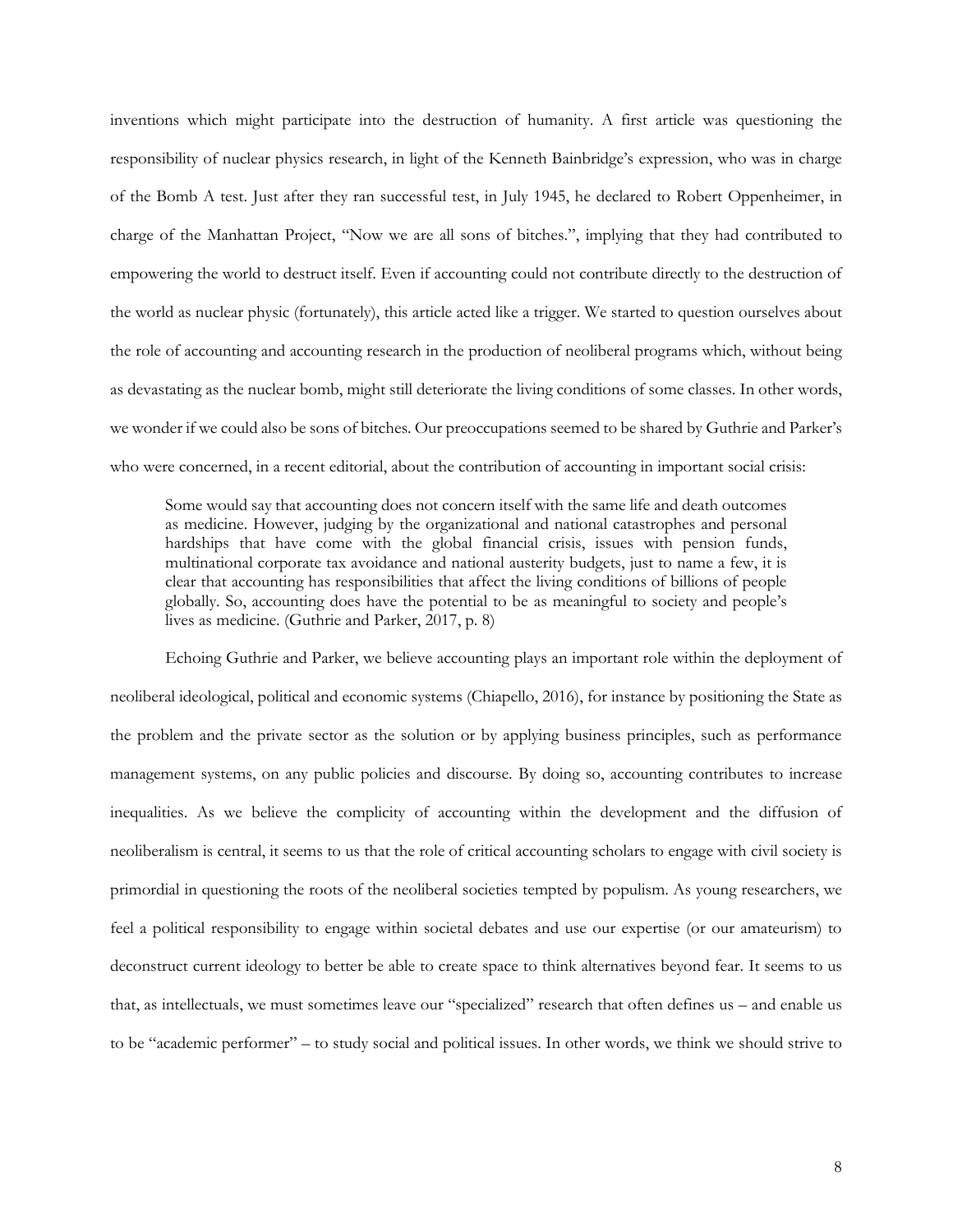address important issues that have major consequences for society. However, we believe this social responsibility can only be realized if the researcher adopts a posture of amateur which go beyond publication expectations.

We think it is only by performing amateur tasks and by adopting amateur attitudes that we can play our social role and think in depth social phenomena within their social context. But doing so means going beyond the narrow definition of what is accounting research to engage more with social issues that are not only related to accounting inscriptions. In other words, to be amateurs or researchers socially engaged, we think there is a necessity to redefine accounting and to re-politicize accounting research.

#### **Why do we need to redefine accounting to be amateurs?**

I speak and write about broader matters because as a rank amateur I am spurred on by commitments that go well beyond my narrow professional career. (Saïd, 1994, p. 88)

This quote echoes the debate about accounting and what we should talk about as accounting researchers. According to Saïd (1994), we can write about different matters without being constrained to what we are "certified" to teach. But do we have this liberty in critical accounting research? Our experiences as PhD students and young scholars in the field have led us to think otherwise. We sometimes found that the definition of accounting was quite restrictive, even if it was more or less malleable. We both had conversations with other scholars who questioned and challenged our ongoing and future research projects because they were not seeing "where is accounting". If some of them were asking this question to help us to deepen our arguments and to better defend why the problems we were interested in were actually accounting issues, we realized some others wanted from us to study accounting inscriptions such as balance sheets to consider our research as being an accounting research. However, for us, the diffusion of the accounting vocabulary at a broader level did not need to involve physical accounting inscriptions to be qualified as accounting. As underlined by Guthrie and Parker (2017, p. 12) in a recent editorial, this restricted definition of what is accounting research seems to be quite common in our field:

It is not uncommon for us to hear observers, and sometimes even reviewers, question whether a submitted paper or a published paper falls within AAAJ's scope as an "accounting" research journal. This often springs from a narrow technicist view of what accounting is and what it covers.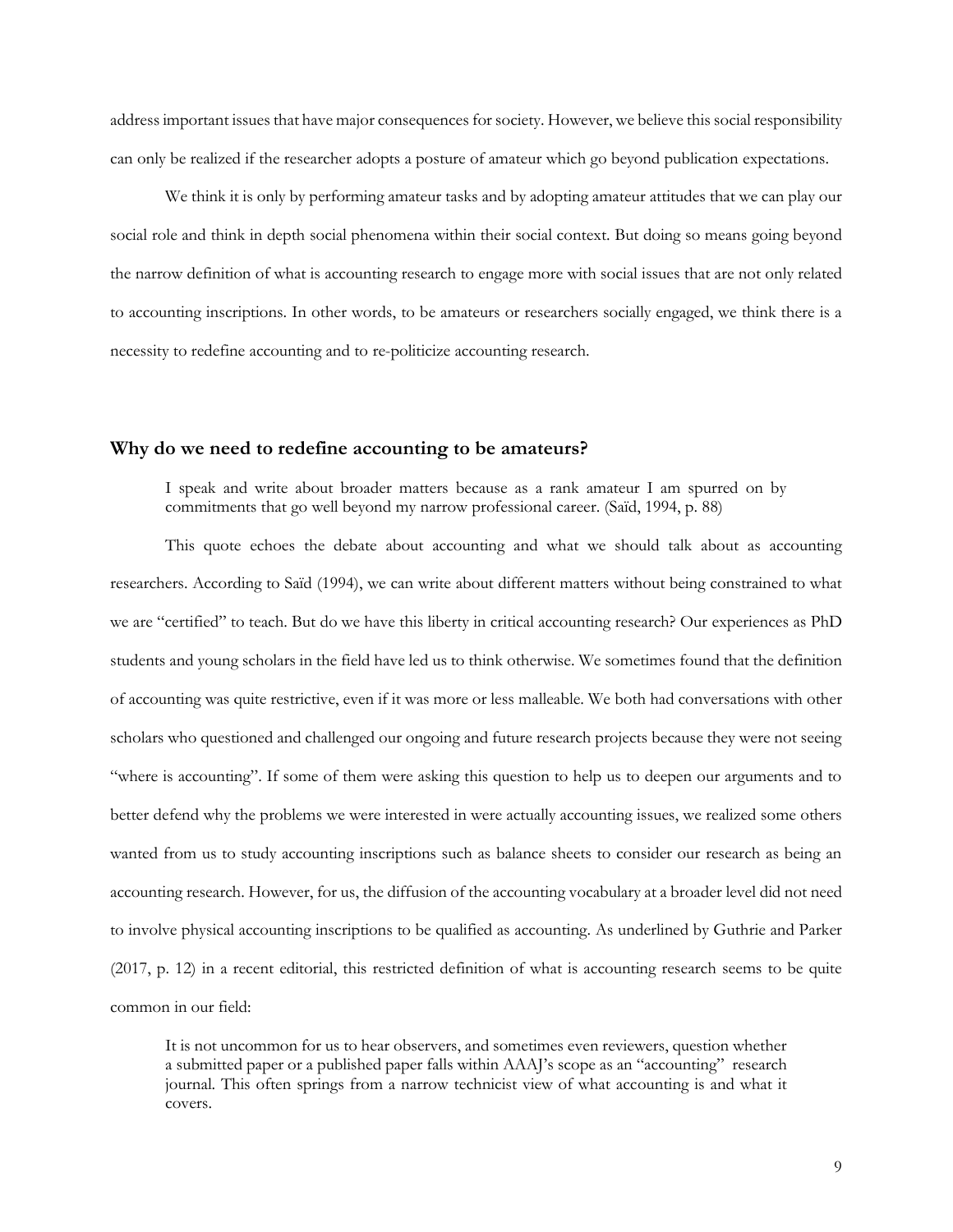Ironically, critical research is often presented as open and constantly changing, leaving room for various interpretations. But what about the definition of accounting? Is this definition also open and changing? Perhaps by having a closed definition of what accounting is, we maintain a certain status quo. To play our social role, we argue that it is necessary to redefine the boundaries of the accounting field and the boundaries of what is a research in accounting as the world is constantly changing and the influence of accounting within it takes various forms. As heavy newspaper readers and radio listeners, we are aware of the influence that accounting rhetoric can have in contemporary issues such as abortion, immigration, political elections. For instance, while thinking about dividing the Syrian migrants among various European countries during the summer 2015, journalists, senior civil servants and political leaders were describing a system based on accounting "key drivers" (The Guardian, 2015). Our constant reading of news made us more and more preoccupied by the state of society and, by reading some headlines, we wonder if our role should be to study some of these topics as intellectuals are also characterized by the topics they study.

We propose here to reaffirms the status of accounting research in the trends of social sciences. According to us, it is important that accounting scholars capture accounting devices and discourses as social phenomena, and through this, think accounting within its broader context of production, embedded within a political and economic project which currently shape societies. This implies to think of accounting in interaction with other societal dimensions to understand its participation within neoliberal ideological project and maybe be more armed to offer explanations and therefore possibilities of emancipation to construct new ideological alternatives to be able to live together again within the society.

Nevertheless, one can regret that those links, taking place at the societal level are rarely broad up as a central topic of accounting research, since too often accounting research concentrate only on accounting tools and less on how those accounting tools, systems and discourses participate into the production – or the reproduction – of a dominant ideology. We identify ourselves first as researchers in social sciences – that is, who study society – and we do this especially around accounting tools because we live in a neoliberal society managed by rankings where everyone must be responsible for its performance in relation to economic productivity. So that's why we do accounting research.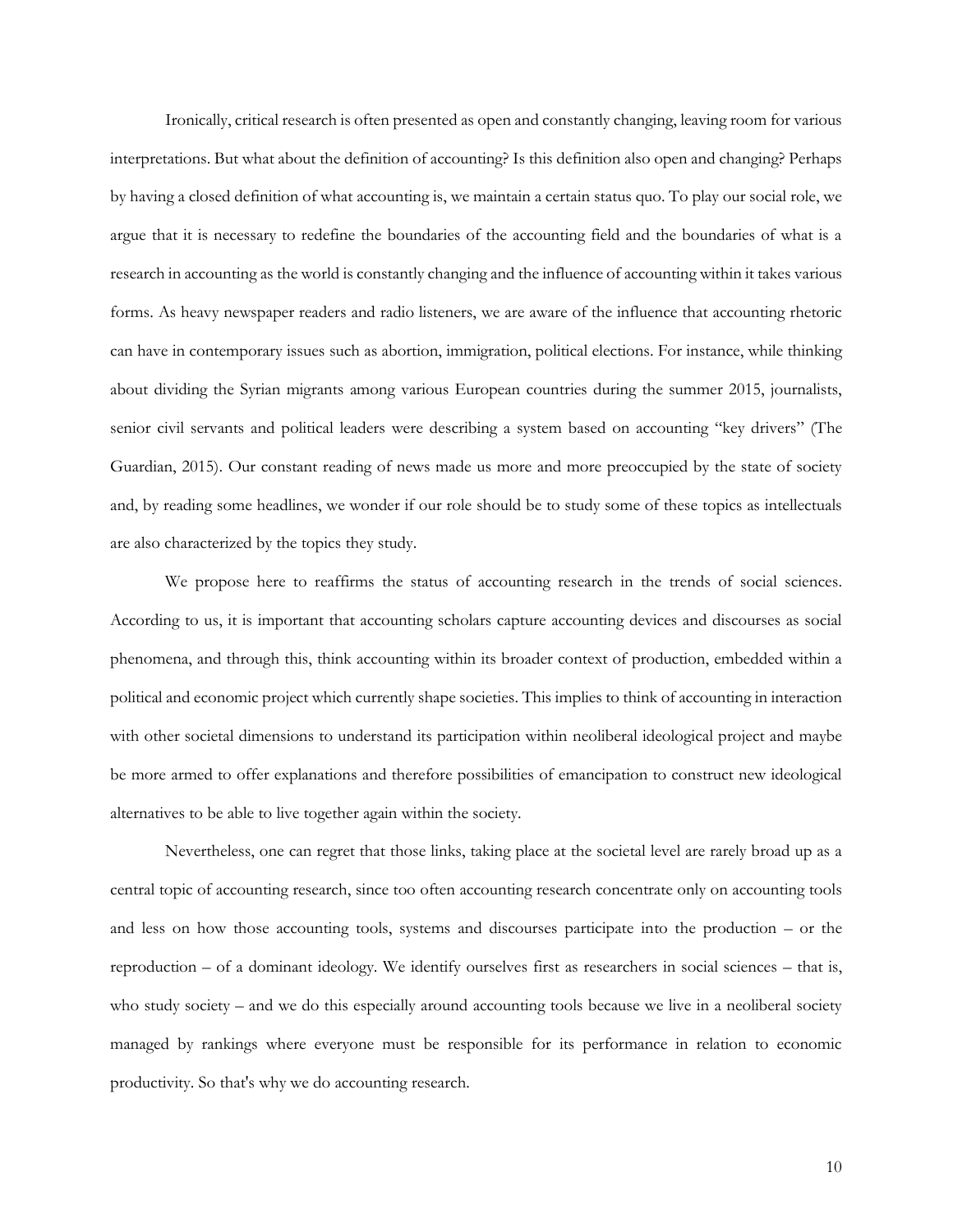#### **BEING PROFESSIONAL AMATEUR: THE POSSIBILITY OF RESEARCHER'S AGENCY**

And yet the question remains as to whether there is or can be anything like an independent, autonomously functioning intellectual, one who is not beholden to, and therefore constrained by, his or her affiliations with universities that pay salaries, political parties that demand loyalty to a party line, think tanks that while they offer freedom to do research perhaps more subtly compromise judgment and restrain the critical voice. (Saïd, 1994, p. 68)

Although we are advocates for amateurism, we still recognize that research today is done in a context that can lead us to forget our social role. As underlined earlier, we think the system hardly allows us to be amateurs. However, it doesn't mean that we should just sit back and let the system transform us into professional entrepreneurs in the research market. On the contrary, we think it is possible to create spaces for more amateurism even if the neoliberal system constantly sends us back to professionalism. We seek to create areas of emancipation for researchers to become professional amateurs, especially young researchers who are even more stuck in the tenure system. The possibilities of contributing to civil society debates are, according to us, numerous and depend on the personal will and position of the intellectual-researcher.

In his late work, while investigating sexual morals, Foucault (1984) argues that even if the person must comply with moral codes, taking the forms of disciplinary power, there are various ways for the subject to comply with such codes and therefore subjectivize herself/himself, through power. Put differently, even if the person must reproduce the code to come into being and be recognize as such, she/he owns a degree of agency regarding the realization of her/his subjectification operating through the moral codes. In the case of the production of the disciplinary subject through accounting devices, the person is accountable on results (Cooper, 2015; Miller & O'Leary, 1994a) not on actions. This creates a space of "liberty" for the person to choose the way she/he wants to realize her/his objectives and therefore performs the process of becoming a disciplinary subject (Cooper, 2015). Moreover, the publication system was originally developed to enable researchers to develop further their ideas, thanks to reviewers' feedback, and it seems vital that the researcher try to perceive it as such to distance herself/himself from the image produce through a number of publications, and eventually overcome the disciplinary process which is imposed on herself/himself as a tool of measurement of her/his performance (Roberts, 2005).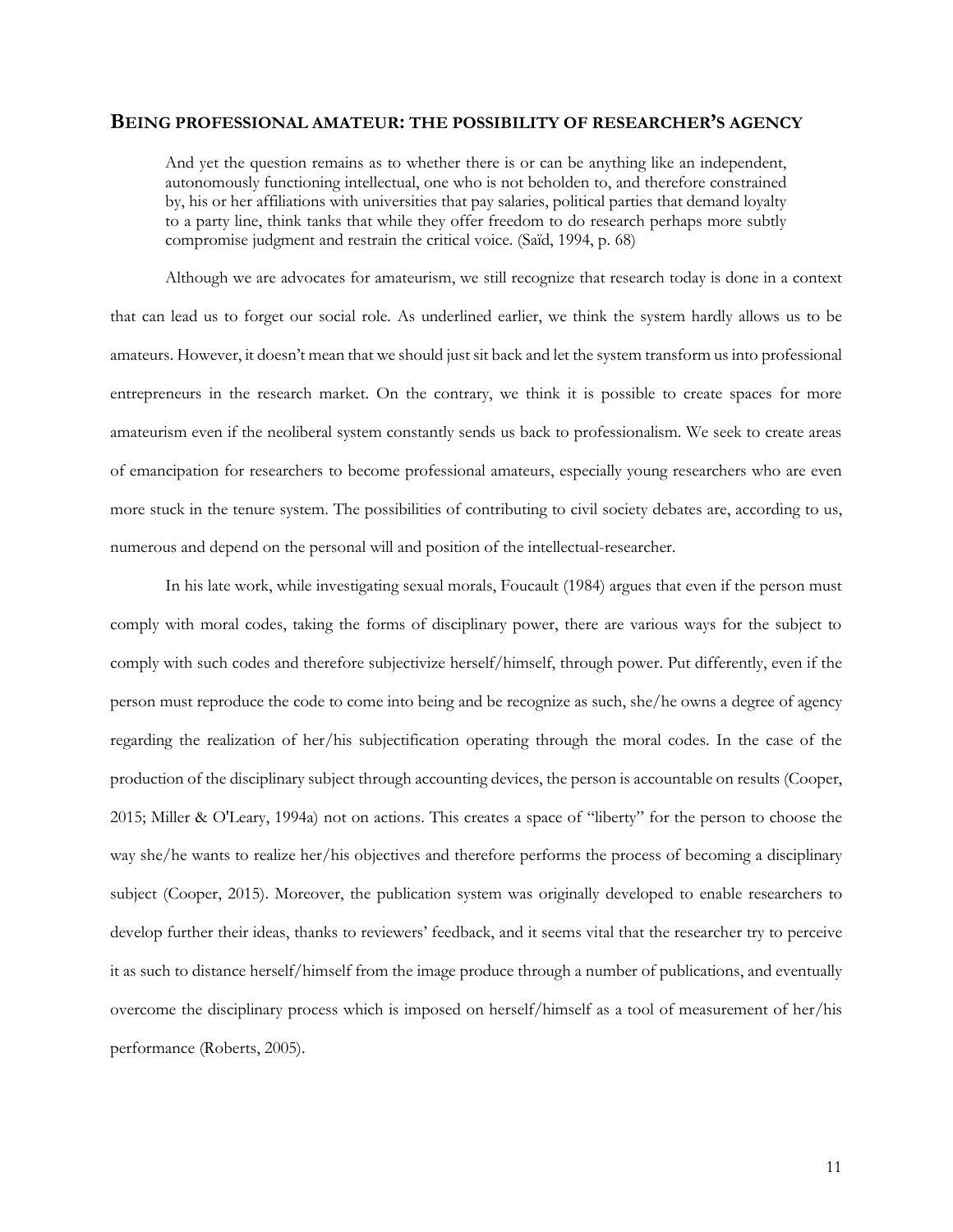Now, it seems that the researcher, if accountable toward her/his hierarchy in regards to certain publication standards, she/he is free to choose the topic she/he would like to investigate, following an epistemology, an ontology and a methodology of her/his choice. Strong of this possibility, it seems important that, we, critical accounting scholars, keep exploring topics because they are relevant for the society and not only for accounting educators, the profession or the users of accounting tools within organizations (Morales & Sponem). In other words, knowing the importance accounting is taking within the societal sphere, it is important that more of us think of our role as a societal one. If these three pillars seem to define the critical accounting research field of investigation, it seems vital that some research try to make evolve this norm – which seems to foreclose the accounting research – to open the debate and therefore re-galvanize the field. Thus, if we recognized that the possibility of publishing also depends on the ability of the researcher to respect some rules and, among others, the boarders of accounting defined by each journal, it seems important that the researcher also uses the publishing system to make slowly, but surely, the definition of accounting evolved through societal change.

To do so, it is therefore necessary that the researcher use the publication process not as an assessment system of her/his performance, but for its initial purpose, that is to develop and better articulate a thought. This implies that the researcher conceives the publication as a means to a broader end, which is the realization of a social mission. This also implies that the researcher used her/his limited degree of agency, but actual degree of agency, to emancipate herself/himself from the disciplinary publication system to deploy her/his energy toward a broader concern, to stay alert and to keep challenging the status quo, to keep revile the foundation of the dominant hegemonic culture (Gramsci, 1971), to realize herself/himself as an intellectual (Saïd, 1994) and to make sure she/he is not guilty of reproducing an ideology by a lack of questioning (Arendt, 1965).

## **CONCLUSION**

In sum, we recognize the interest and the abundant deployment of the critical project, but we doubt of its completeness. On the one hand, subjects and approaches seem motivating and interesting to explore. On the other hand, we are hampered by publications as a finality in itself that cuts the researcher from society (due to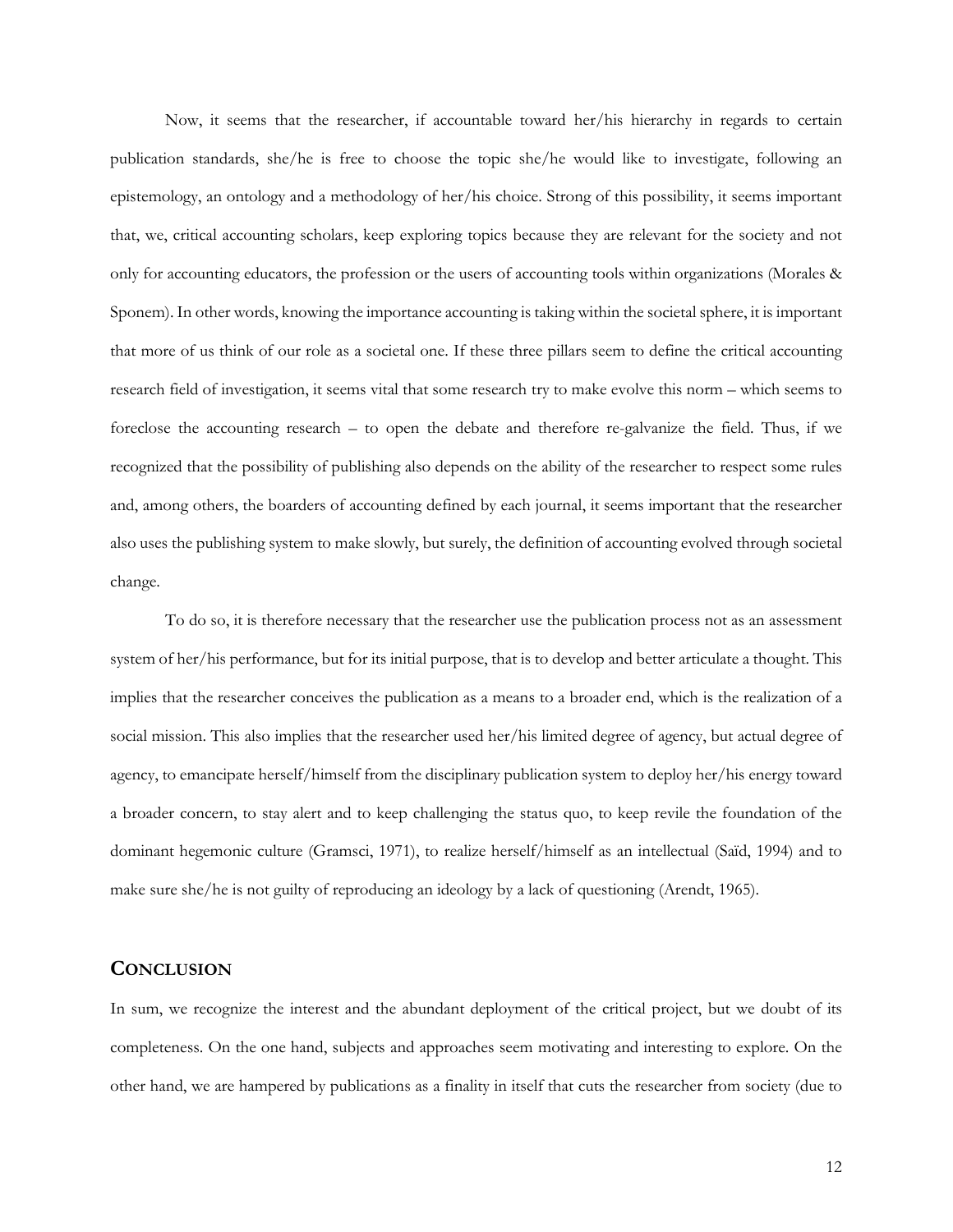lack of time, recognition, tenure track, etc.). This seems problematic if we redefine interpretative and critical research as aimed at understanding and theorizing accounting phenomena (understood as social). We are driven to be professionals and not amateurs.

In other words, if the critical project was built to counter the "banality of evil" of classical accounting research, we are not sure that the goal is achieved, as our social impact seems low. So, we think, as critical scholars, we should ask ourselves, in the light of this observation, the following questions: who are we? Whom do we work for? For what purposes? What are our social impacts? Where should we publish our work?

When blaming the neoliberal system prevailing in universities  $-$  a system which we participate in by "playing the publication game" – without examining and questioning our role in its construction, we allow the system to remain unchanged. We close the door to any possibility of emancipation. However, as Barack Obama said in his farewell address: "[…] change only happens when ordinary [or extraordinary] people get involved and they get engaged, and they come together to demand it." What we tried to argue in this reflection is that we believe it is up to each of us, as social researchers and as intellectuals, to embrace our social responsibility to continually try to illuminate important social phenomena. We truly believe that society needs more amateurs – even professional amateurs would be a start –, more engaged critical scholars to discuss, debate, question and bring to the fore major social issues. Not just when it can result in publications in highly ranked journals. And not just when our own interest is at stake.

We would like to end this reflection with one last citation of Saïd (1994) which, we believe, summarizes well our argumentation and raises important questions that we should ask ourselves as critical researchers.

The intellectual today ought to be an amateur, someone who considers that to be a thinking and concerned member of society, one is entitled to raise moral issues at the heard of even the most technical and professionalized activity as it involves one's country, its power, its mode of interacting with its citizens as well as with other societies. In addition, the intellectual's spirit as amateurs can enter and transform the merely professional routine most of us go through into something much more lively and radical; instead of doing what one is supposed to do one can ask why one does it, who benefits from it, how it can reconnect with a personal project and original thoughts. (Saïd, 1994, p. 83)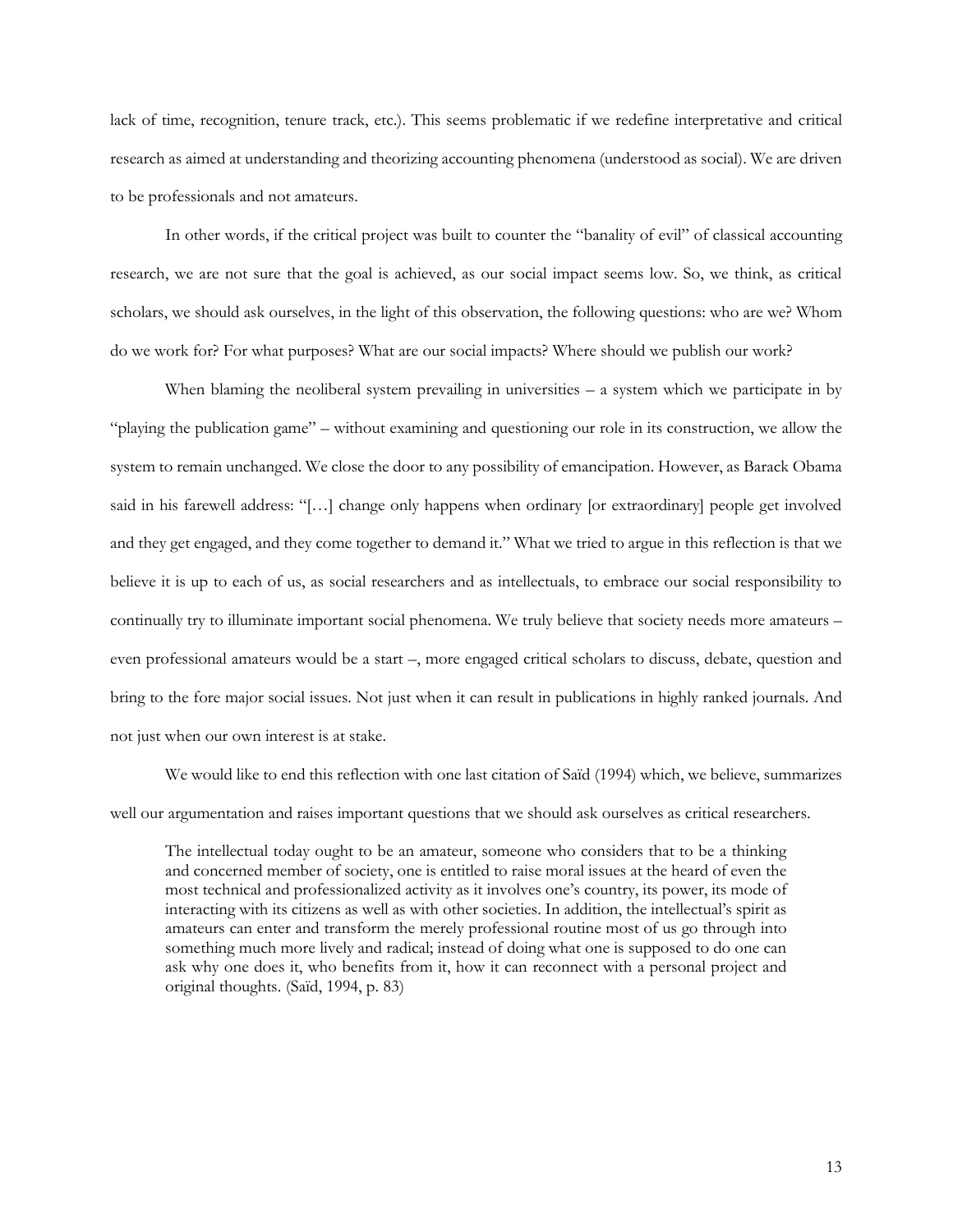### **REFERENCES**

- Adler, N. J., & Harzing, A.-W. (2009). When knowledge wins: transcending the sense and nonsense of academic rankings. *Academy of Management Learning & Education*, *8*(1), 72-95.
- Annisette, M. (2003). The colour of accountancy: examining the salience of race in a professionalisation project. *Accounting Organizations and Society, 28*, 639-674.
- Annisette, M. (2004). The true nature of the World Bank. *Critical Perspectives on Accounting, 15*(3), 303-323.
- Annisette, M., & Trivedi, V. U. (2013). Globalization, paradox and the (un)making of identities: Immigrant Chartered Accountants of India in Canada. *Accounting Organizations and Society, 38*(1), 1-29.
- Arendt, H. (1965). *Eichmann in Jerusalem, A report on the benality of evil*. New York: Penguin.
- Armstrong, M. A. (1998). The political economy of international transfer pricing, 1945-1994: State, capital and the decomposition of class. *Critical Perspectives on Accounting, 9*(4), 391-432.
- Arnold, P. J. (1998). The limits of postmodernism in accounting history: The Decatur experience. *Accounting, Organizations and Society, 23*(7), 665-684.
- Arnold, P. J., & Cooper, C. (1999). A Tale of Two Classes: The Privatisation of Medway Ports. *Critical Perspectives on Accounting, 10*(2), 127-152.
- Bourdieu, P. (2001). *Science de la science et réflexivité*. Paris: Raison d'agir.
- Cooper, C. (2014). Accounting for the fictitious: A Marxist contribution to understanding accounting's roles in the financial crisis. *Critical Perspectives on Accounting, 30*, 63-82.
- Cooper, C. (2015). Entrepreneurs of the self: The development of management control since 1976. *Accounting, Organizations and Society, 47*, 14-24. do[i:http://dx.doi.org/10.1016/j.aos.2015.10.004](http://dx.doi.org/10.1016/j.aos.2015.10.004)
- Cooper, C., Graham, C., & Himick, D. (2016). Social impact bonds: The securitization of the homeless. *Accounting, Organizations and Society, 55*, 63-82. doi[:http://dx.doi.org/10.1016/j.aos.2016.10.003](http://dx.doi.org/10.1016/j.aos.2016.10.003)
- Duval, A.-M., Gendron, Y., & Roux-Dufort, C. (2015). Exhibiting nongovernmental organizations: Reifying the performance discourse through framing power. *Critical Perspectives on Accounting, 29*, 31-53. doi[:http://dx.doi.org/10.1016/j.cpa.2015.01.003](http://dx.doi.org/10.1016/j.cpa.2015.01.003)
- Everett, J., & Friesen, C. (2010). Humanitarian accountability and performance in the Théâtre de l'Absurde. *Critical Perspectives on Accounting, 21*(6), 468-485.
- Foucault, M. (1984). *Histoire de la sexualité II: L'usage des plaisirs*. Paris: Gallimard.
- Gramsci, A. (1971). *Selections from the Prison notebooks*. New York: International Publishers.
- Jayasinghe, K., & Wickramasinghe, D. (2011). Power over empowerment: Encountering development accounting in a Sri Lankan fishing village. *Critical Perspectives on Accounting, 22*(4), 396-414. doi:10.1016/j.cpa.2010.12.008
- Jeacle, I. (2015). The diet of the nation: The state, family budgets and the 1930s nutritional crisis in Britain. *Critical Perspectives on Accounting*. do[i:http://dx.doi.org/10.1016/j.cpa.2015.01.015](http://dx.doi.org/10.1016/j.cpa.2015.01.015)
- Lassou, P. J. C., & Hopper, T. (2016). Government accounting reform in an ex-French African colony: The political economy of neocolonialism. *Critical Perspectives on Accounting, 36*, 39-57. doi[:http://dx.doi.org/10.1016/j.cpa.2015.10.006](http://dx.doi.org/10.1016/j.cpa.2015.10.006)
- Miller, P., & O'Leary. (1987). Accounting and the construction of the governable person. *Accounting Organizations and Society, 12*(3), 235-265.
- Miller, P., & O'Leary, T. (1994a). Accounting, "economic citizenship" and the spatial reordering of manufacture. *Accounting, Organizations and Society, 19*(1), 15-43.
- Miller, P., & O'Leary, T. (1994b). Governing the calculable person. In A. G. Hopwood & P. Miller (Eds.), *Accounting as social and institutional practice* (pp. 96-115). Cambridge: Cambridge University Press.
- Morales, J., Gendron, Y., & Guénin-Paracini, H. (2014). State privatization and the unrelenting expansion of neoliberalism: The case of the Greek financial crisis. *Critical Perspectives on Accounting, 25*(6), 423-445. doi[:http://dx.doi.org/10.1016/j.cpa.2013.08.007](http://dx.doi.org/10.1016/j.cpa.2013.08.007)
- Morales, J., & Sponem, S. You too can have a critical perspective! 25 years of Critical Perspectives on Accounting. *Critical Perspectives on Accounting*. doi[:http://dx.doi.org/10.1016/j.cpa.2016.09.003](http://dx.doi.org/10.1016/j.cpa.2016.09.003)
- Morales, J., & Sponem, S. (2017). You too can have a critical perspective! 25 years of Critical Perspectives on Accounting. *Critical Perspectives on Accounting, 43*, 149-166. doi[:https://doi.org/10.1016/j.cpa.2016.09.003](https://doi.org/10.1016/j.cpa.2016.09.003)